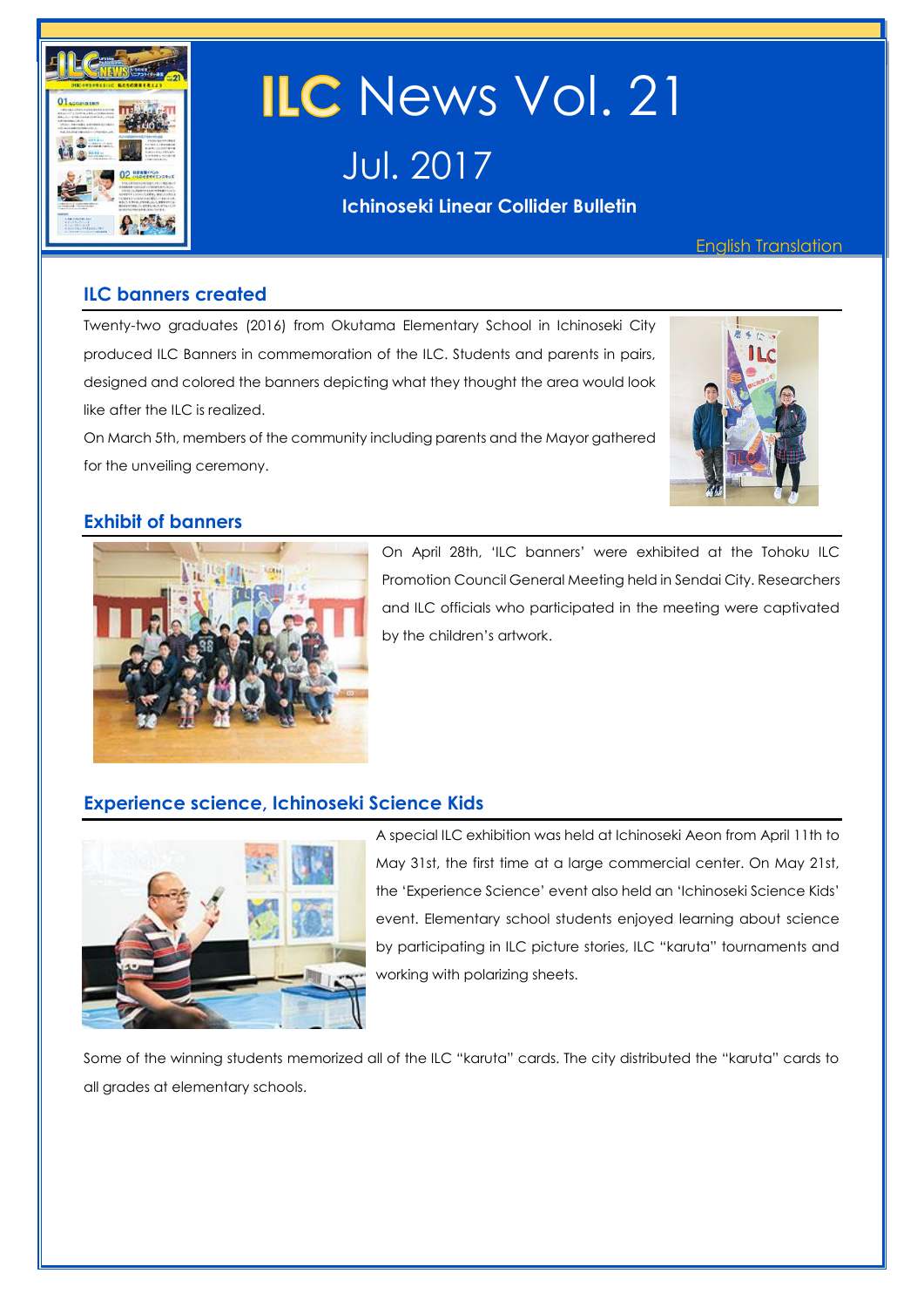# Pick Up News

## **Volunteer high school students petition support**



On March 28th, 10 volunteer students from Ichinoseki Daiichi Senior High School collected signatures as a sign of support to realize the ILC in Tohoku. The students collected 500 signatures in three hours in a busy area of the city. One of the representatives Asari Hironobu, who is currently a freshman at Iwate University of Health and Medical Science, hopes to cooperate with high schools in the prefecture and promote petitioning activities in the future.

## **Ichinoseki Science Café**



On February 28th, 'Ichinoseki Science Café' was held at Ichinoseki Library. Associate Professor Sho Tadashi of KEK lectured on the theme 'To explore the beginning of the universe with an accelerator'. The contents of the lecture were focused on the experiments that are taking place at his workplace J-PARC Research Institute in Tokai Village, Ibaraki and about the ILC. The high school students who attended exchanged their thoughts.

## **ILC lectures held in various parts of the city**



In various areas of the city, lectures regarding the ILC are being held. At Senmaya Welfare Centre, ILC lectures were held for an elderly citizens club. The president of the Daito Community Council lectured on what kind of research facility the ILC would be as well as on what the area would look like once the ILC is realized.

#### **Exchange of opinions, how to become an international community**



On February 21st, At the Senmaya Rotary Club, members of ILC Caravan introduced what initiatives are taking place toward the realization of the ILC and exchanged ideas on what an internationalized society would look like after the completion of the ILC. Members from the United States explained the necessity of multilingual information on lifestyle, local attractions, foods and events.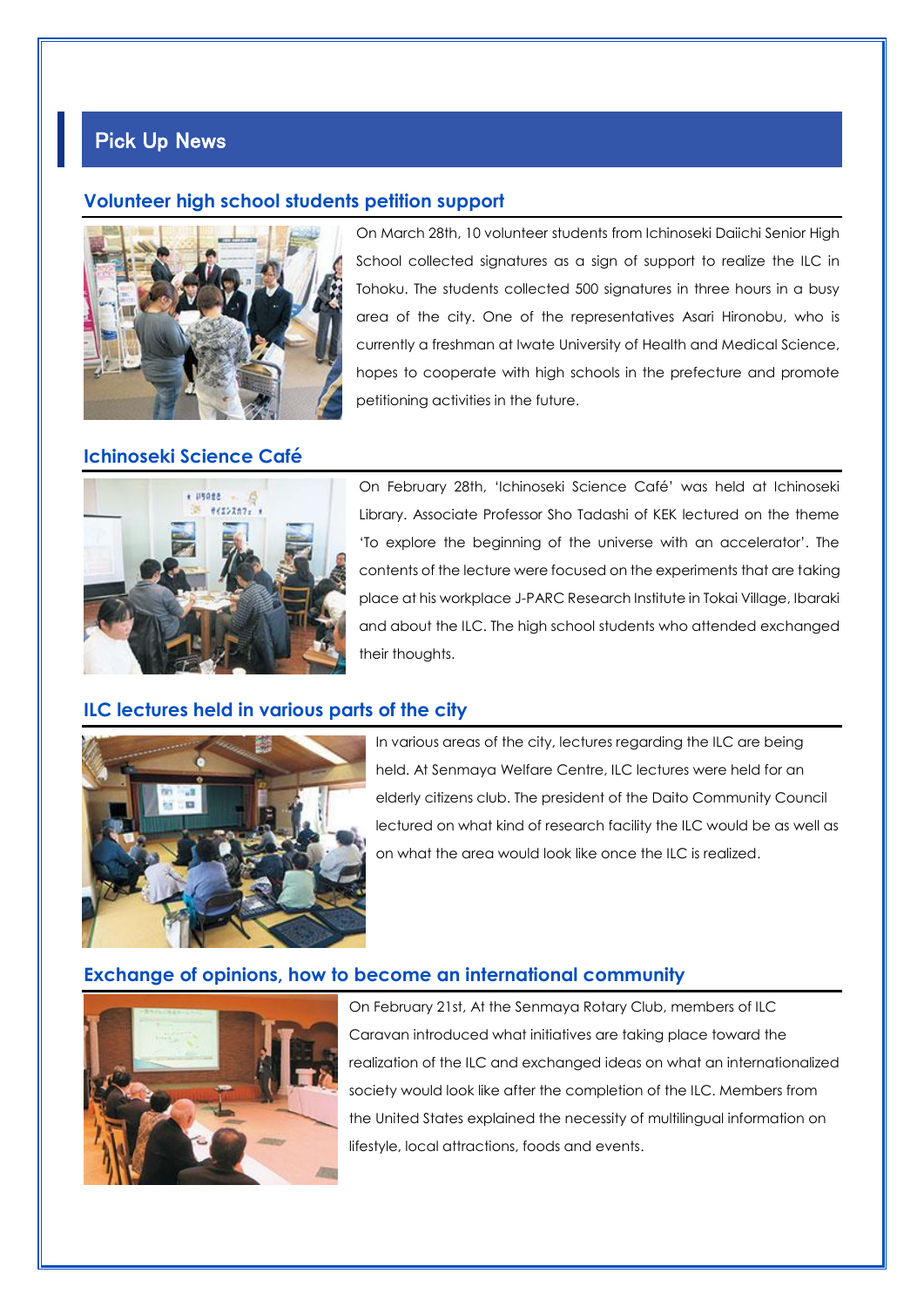## News Clippings

# **Ministry of Education, Culture, Sports, Science and Technology (MEXT)'s Panel of Experts for the ILC 'Working Group for the Verification of Methods of Structure and Management"**

The fourth MEXT Panel of Experts for the ILC working group; The 'Working Group for Verification of Methods of Structure and Management', held its fifth meeting on June 2nd and summarized the report submitted to the meeting.

The proposed outline included;

- Establishment of an international research institution that operates the ILC
- Necessity of developing residential and educational environments for researchers and their families
- A framework to bare those costs.

The group will submit a report to MEXT Panel of Experts for the ILC summarizing their views this summer

## **Members of the Non-partisan Federation of the Diet Members for the ILC visit the United States**

On April 30th, Members of the Non-partisan Federation of Diet Members for the ILC went to Washington to exchange views on the ILC with Congressional members of the US and the US department of energy.

#### **Tohoku Conference for the promotion of the ILC unite for an early realization**



On April 28th, the Tohoku Conference for the Promotion of the ILC held a general meeting in Sendai City. Each section of the Tohoku ILC Preparation Division reported that research is getting underway and in addition, a meeting regarding the resolution to invite the ILC to Japan

was held. The attending chiefs and representatives of local governments and organizations expressed their commitment and solidified their unity towards an early realization. On May 18th, the council requested that the government and ruling parties promptly coordinate with each country toward the realization of the ILC..

## **Tohoku Mayor's Association, Special resolution for hosting the ILC**

On May 16th, The Mayor of Ichinoseki City explained the reason for the proposal regarding the invitation of the ILC, at a general meeting of the Tohoku Mayor's Association in Sendai City. The special resolution for the ILC undertaken by the Tohoku Mayor's Association has shown unanimous approval since 2004.

#### **Researchers from overseas visit the prefecture**

On May the 12th, two researchers from 'DESY (Daisy)', an overseas accelerator laboratory, came to Iwate prefecture and visited companies to exchange opinions on city planning and the multiculturalism of the city with city officials. The two researchers recommended a 24hr office that could respond to problems that could occur for researchers and their families. English correspondence in fields of education and medical care were also discussed as well as the preparations of various transportation facilities such as shuttle busses for access between the research campus and related facilities.